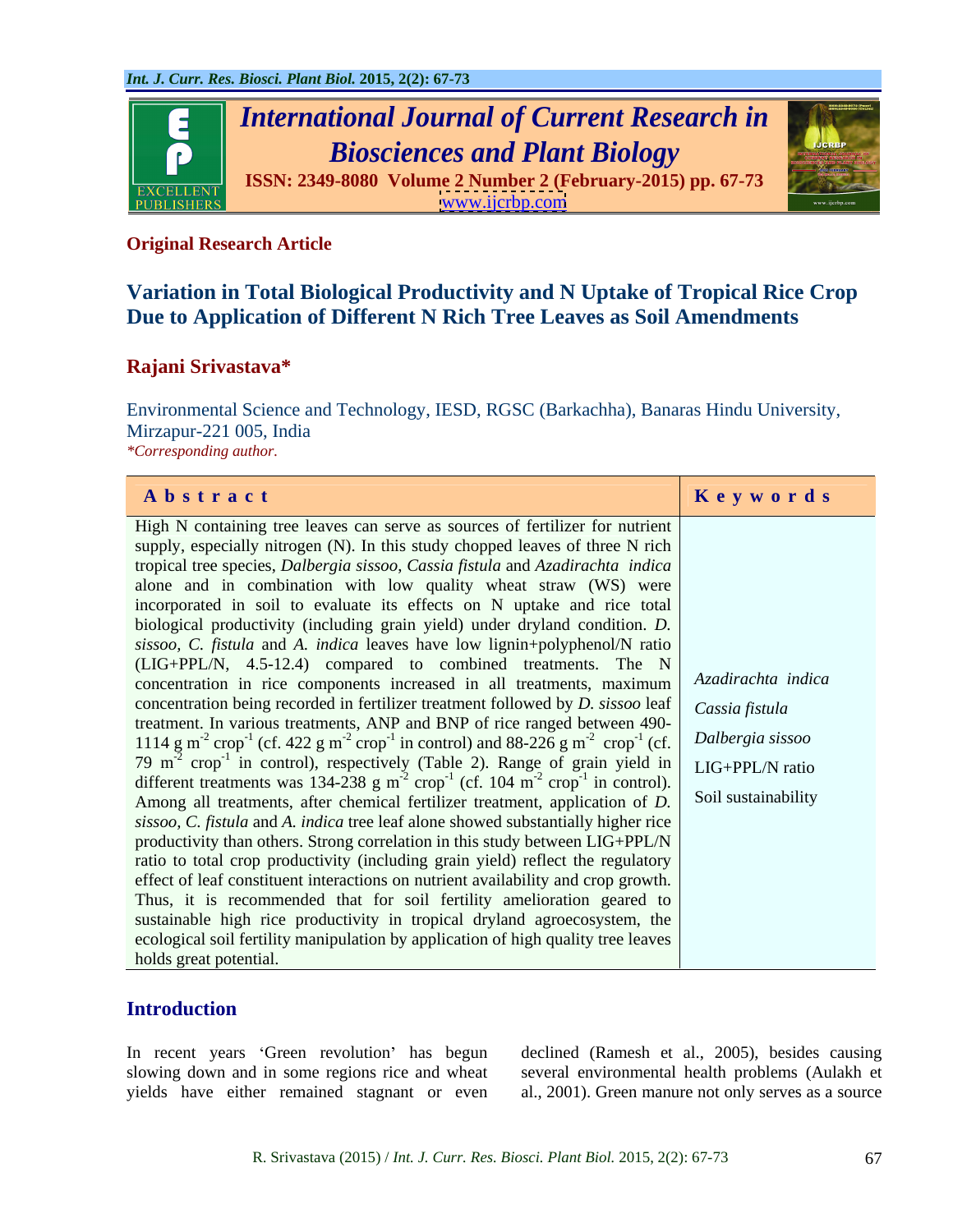important for tropical crops, where subsistence agriculture is wide spread and use of inorganic fertilizer is limited (Palm et al., 1997). However, Experimental design there is paucity of organized information on the use of leaves from natural and agroforestry ecosystems The experiment was designed with nitrogen rich

quantity of organic matter (crop residue and external *Dalbergia sissoo* (Papilionaceae)*, Cassia fistula* inputs) added to soil affect crop productivity by (Caesalpinaceae)*, Azadirachta indica* (Meliaceae). regulating soil fertility through nutrient availability. Following treatments using leaves of following The tropical dryland agroecosystems (rainfed only), accounting for 68% arable land in India and having quality resource), were tried with rice (*Oryza sativa*, no access to irrigation, are characterized by low var. NDR 97) as the test crop during rainy season: crop productivity due to water and nutrient scarcity (1) *D. sissoo*, (2) *C. fistula*, (3) *A. indica*, (4) wheat (Ghoshal and Singh, 1995). Since only about 38% food grain is produced from dryland areas (Singh *fistula* leaves + wheat straw, (7) *A. indica* leaves + and Venkateswarin, 1999), tremendous possibilities wheat straw, (8) Fertilizer (urea) (9) Control. All exist for the enhancement of crop production in leaf materials were collected in November; air dried these extensive drylands, through measures aimed at in the laboratory and cut into small  $(\sim 2 \text{ cm})$  pieces. improvement of soil fertility by incorporation of

tree plantations on vacant lands and agroforestry supply. In this respect the evaluation of the impact of high N containing multipurpose tree leaves on multipurpose tree leaves, added alone (high quality) or in combination with wheat straw (low quality),

dry summer (April-June); October and March

of current nutrients but it also enhances the overall constitute transitional months between seasons. The and long-term fertility of soil (Palm and Sanchez long-term average annual rainfall is about 1100 mm. 1991). Leaves of multipurpose tree species The soil of the study site belongs to the order constitute valuable resources, which are potential Inceptisols, sub-order orchrepts, sub-group udic source of green manure (Srivastava and Singh ustocrepts (Srivastava and Singh, 2002). The topsoil 2013). Nutrient release from green manure is is loamy, neutral in reaction, with 0.79% organic C and 0 0.08% total N.

## **Experimental design**

as detritus and nutrient sources in agroecosystems. leaves of three multipurpose (high quality resource) It is hypothesized that variation in quality and canopy is fully developed. These species were: tree species, collected during November when the trees, alone or in combination with wheat straw (low straw (5) *D. sissoo* leaves + wheat straw, (6) *C.* 

organic residues. The soil used as substrate for the test crop collected The current emphasis on promotion of multipurpose broken thoroughly and sieved through a 2 mm sieve practices opens new avenues for organic material litter. The sieved soil, thoroughly mixed 5-6 times soil fertility assumes significance. The aim of of tree species (alone and in combination with present study was to assess the effect of N-rich chopped wheat straw) were mixed well within 0-5 on soil fertility and productivity and yield of rice, calculated quantities to supply 80 kg  $\hat{N}$  ha<sup>-1.</sup> In grown as test crop in dryland conditions. combination treatments, wheat straw and leaves **Materials and methods** treatment 15 pots were set up. Rice seeds were sown **Study site per plot**, and the crop was harvested in November. This work was carried out in the Botanical Garden placed in an open experimental plot that was of Department of Botany, Banaras Hindu University covered with nylon net (3 cm mesh,2.5 m height) at  $(25^{\circ}~18'N$  and  $83^{\circ}1'$  E, 76 m, above sea level). This top and sides to prevent litter blown from external region has a tropical sub-humid seasonal climate, sources or the bird herbivory. The pots were showing a warm rainy season (July-September), a randomly arranged in treatment blocks, which were cool, dry winter (November-February), and a hot, spatially rotated every ten days. Five pots per from cultivated field in the Botanical Garden was to remove root fragments and other undecomposed to homogenize it well, was used to fill up pots (each 30 cm diameter, 25 cm height). The chopped leaves cm soil depth. Fertilizer was also similarly mixed with soil. Both leaves and fertilizer were applied in  $\mathbb{I}^1$ . In were applied  $\omega$  40 kg N ha<sup>-1</sup> of each. For each <sup>-1</sup> of each. For each in pots in July 2005, four plants were maintained The pots received natural rainfall only, all pots were treatment were sampled each time.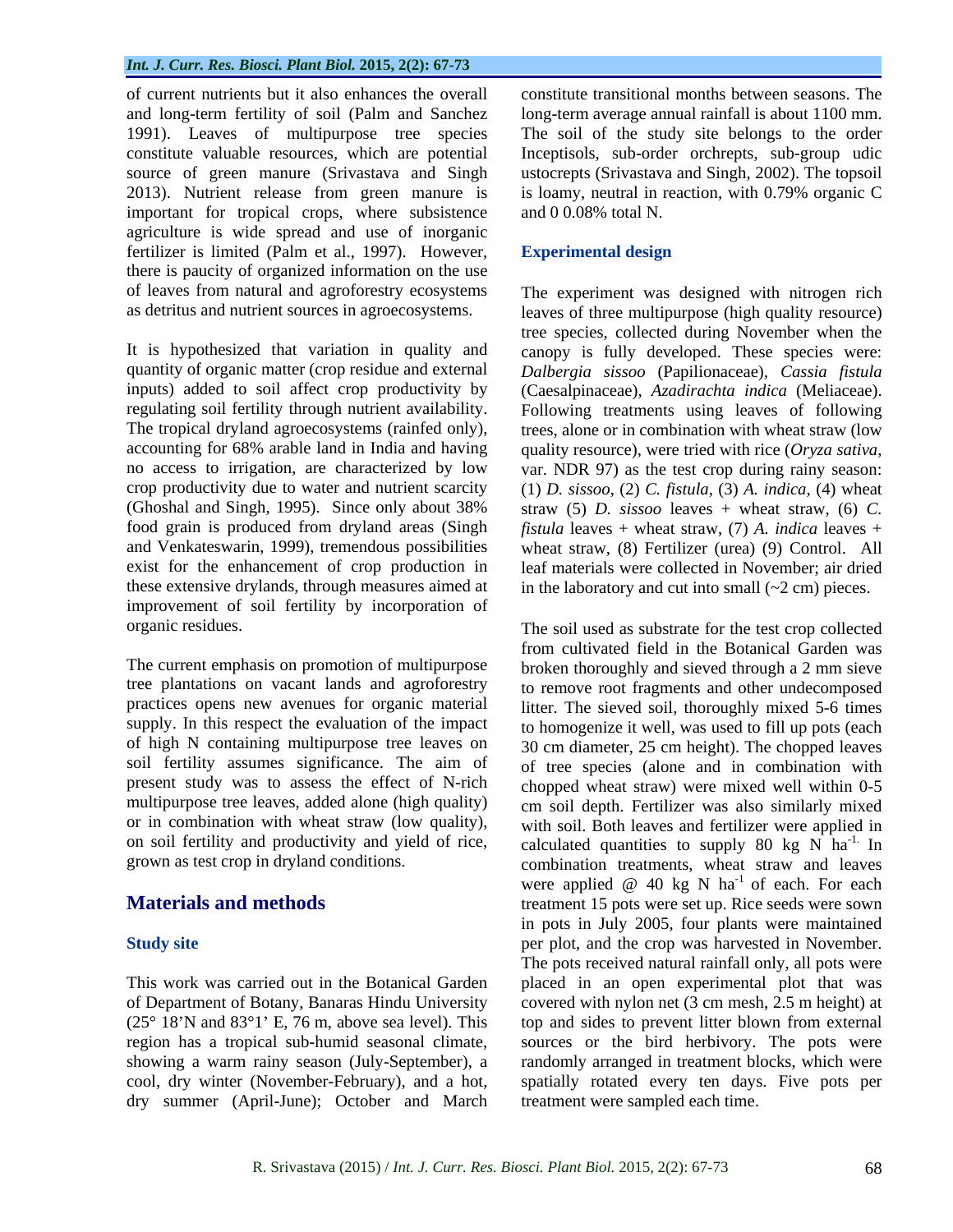The initial chemical composition of air-dried milled tree leaves was determined in triplicate. Carbon content in leaves was determined by ignition method (McBrayer and Cromack, 1980). The total Treatment mean values were compared using least N content was estimated by the microkjeldahl significant difference (LSD) range test procedure at method (Jackson, 1973). For estimating lignin the 5% level of significance and correlations were content (Klason lignin, Effland, 1977) the leaf samples were digested in hot sulphuric acid, and the acid insoluble residue obtained by filtration was Results and discussion dried and weighed. Extractable polyphenols were determined by Folin-Denis method (Anderson and Ingram, 1993). Their ratios are used in this paper.

after rice sowing). Wheat plants were carefully removed from the pots and the roots were washed (2 mm, 0.5 mm and 0.2 mm mesh). The plant yield was separated. All plant biomass components were separately oven dried at 80°C and weighed.

stages, respectively. The N-uptake of wheat was

**Chemical analysis of tree leaves** calculated by multiplying the productivity of different plant parts with their N concentrations.

## **Statistical analysis**

done by using SPSS / PC+ software.

# **Results and discussion**

**Crop productivity and N-uptake** Combined inputs (leaf+wheat straw) were The crop biomass was estimated at seedling, grain-<br>
ratios (C/N, 22.5-26.5; LIG/N, 7.6-9.9; LIG+PPL/N, forming and maturity stages (40, 80 and 120 days 11.2-16.3). Wheat straw treatment showed with a fine jet of water over a three sieves assembly concentrations of  $N > 1.7\%$ , LIG <15%, PPL <3% biomass was divided into aboveground shoot and soil, while those exceeding these limits initially belowground root components. At maturity the immobilize N. While rapidly mineralizing species fraction of aboveground biomass representing grain are high quality resources, the slow mineralisers are Leaves of all species showed high N concentration and low values of various ratios (C/N, 14.9-19.5; LIG/N, 2-4.3; LIG+PPL/N, 4.5-12.4) (Table 1). Combined inputs (leaf+wheat straw) were characterized by lower N concentration and higher maximum C/N and LIG+PPL/N ratios. Palm et al. (1997) reported that plant materials with and C/N ratio <20 generally mineralize rapidly in low quality resources.

N concentrations in the biomass components were categorized as high quality, wheat straw as low determined by the microkjeldahl method (Jackson, quality and N rich species and wheat straw as 1973). Total net productivity was calculated as the medium quality resources. The resource quality of sum of aboveground net productivity (ANP) and soil amendments significantly affects nutrient belowground net productivity (BNP). The ANP and availability (especially of N) by regulating BNP of wheat plants were derived from the mineralization rate. Mineralization is rapid and high maximum aboveground and belowground biomass from high quality residue (lowratio of PPL+LIG/N) values recorded at maturity and grain-forming and slow and low from low quality residues (high The leaves of N rich tree species studied here were ratio of PPL+LIG/N) (Nyberg et al., 2002).

| <b>Species</b>               | C/N ratio |      |                  | LIG/N ratio   PPL/N ratio   LIG+PPL/N ratio |
|------------------------------|-----------|------|------------------|---------------------------------------------|
| Azadirachta indica           | 19.5      | 4.3  | 3.5              | 12.4                                        |
| Cassia fistula               | 17.0      | 3.1  | 1.7              | 7.4                                         |
| Dalbergia sissoo             | 14.9      | 2.0  | 0.9              | 4.5                                         |
| Wheat straw(WS)              | 77.6      | 19.7 | 3.8              | 22.1                                        |
| $\boxed{A.~indica + WS}$     | 26.5      | 9.9  | $\overline{3.7}$ | 16.3                                        |
| $\overline{C}.$ fistula + WS | 24.4      | 8.6  | 2.5              | $\frac{13.1}{11.2}$                         |
| $\overline{D. sissoo + WS}$  | 22.5      | 7.6  | $\overline{1.8}$ |                                             |
| LSD                          |           | 2.8  | 0.2              | 2.3                                         |

**Table 1. Quality indices ratios of different tree leaves, wheat straw and their combinations.** LSD ( $p<0.05$ ) compares values in column.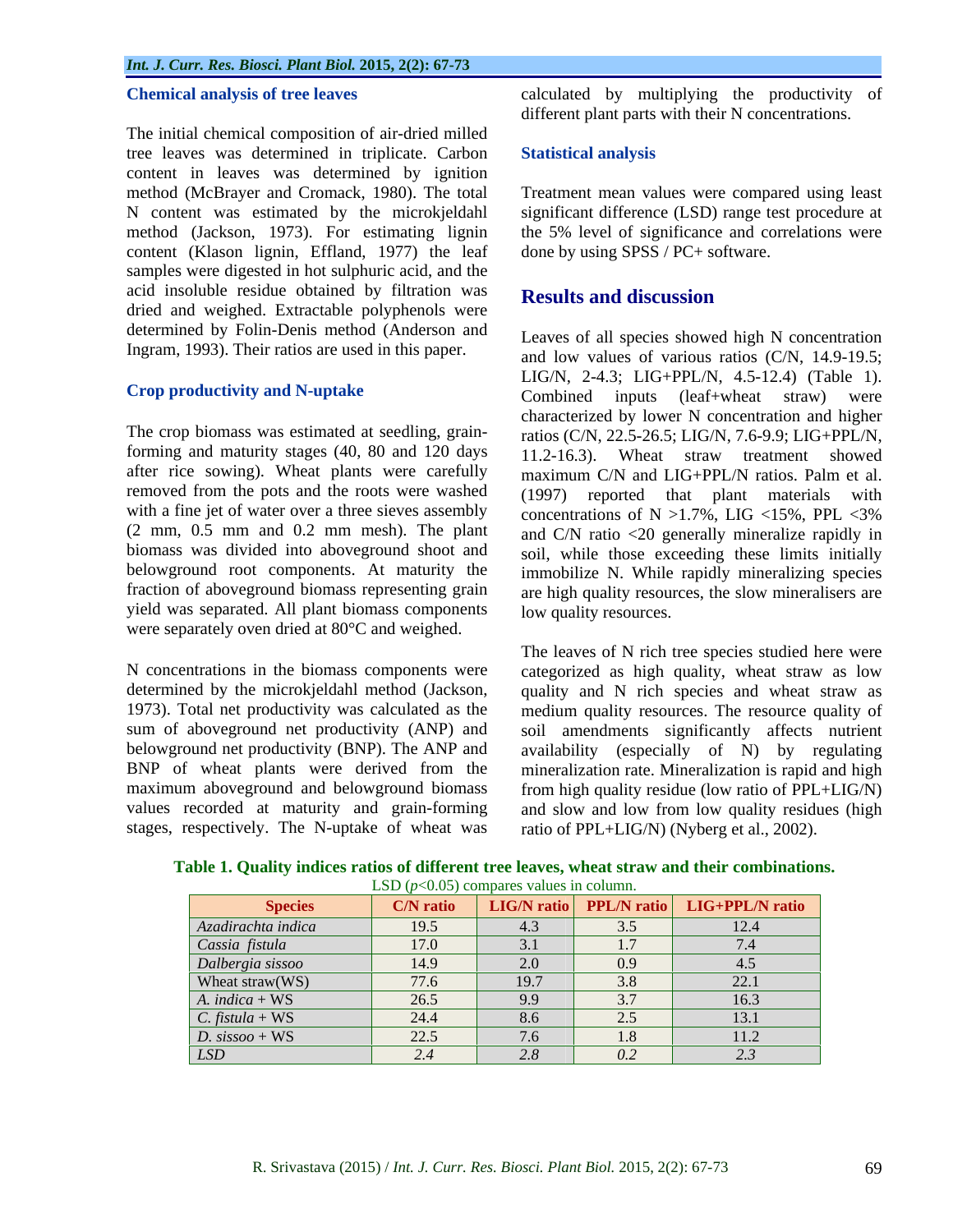High N containing tree leaf materials resulted in combination of high+low quality resources (tree increased N-mineralization rate or available-N, but leaves + wheat straw) showing delayed release of N this effect was lowered in presence of high concentration of polyphenols and lignin in the crops having longer maturation time. Although decomposing material. Polyphenol is widely known as disinfectant and acts as bactericide, lowering the productivity, nevertheless, these treatments offer the activity of microorganisms and slowing down the advantage of long term nutrient enhancement in decomposition processes (Tian et al., 1992). soil, which may profitable for succeeding crop. Phenolic compounds are known to bind Thus, *D. sissoo, C. fistula* and *A. indica* tree leaf mineralized-N in the nitro- and nitroso- form in soil alone seem to be more appropriate for current crop humus. Lignin is a recalcitrant substance, resulting productivity and soil fertility whereas these tree in slow mineralization of lignin-bound nitrogen. In leaves combined with wheat straw may be more the present study, the incorporation of N rich tree beneficial for next crop. In case of crop N-uptake, leaves (*D. sissoo, C. fistula* and *A. indica*), maximum concentration of N was recorded in the representing rapidly mineralizing high quality shoot followed in decreasing order by paicle and resources, compared to combination treatments root. The N concentration in rice components where added material decomposed slowly, support increased in all treatments, maximum the above contention. Nutrients in excess of crop concentrations being recorded in fertilizer treatment demand may be lost through leaching or followed by *D. sissoo* leaf treatment. The volatilization (Myers et al. 1994). Synchrony application of tree leaf alone and in combination between nutrient mineralization rate and crop with wheat straw distinctly increased N uptake (N High N containing tree leaf materials resulted in combination of high-low quality resources (tree<br>increased N-mineralization rate or available-N, but leaves + wheat straw) showing delayed release of N<br>inis effect was lowe

can be more suited as N source for slow maturing combination treatments show marginally lesser rice increased in all treatments, maximum associated with rice productivity) of rice (Fig. 1).

**Fig. 1: Total N uptake (g m-2 crop-1 ) in rice crop grown in soil amended with different leaf materials alone and in combination with wheat straw.**



Of the total uptake 31-38% was reflected in panicle, he emphasized that to achieve synchrony with crop 54-62% in shoot and 6-8% in root in different demand caution is needed in management as large treatments. Phongpon and Mosier (2003) also amounts of N mineralized within a few days after reported maximum N uptake in fertilizer treatment application. Tree leaves+wheat straw treatment may followed by compost and straw treatment. Similar

report is also given by Nyberg et al. (2002), where soil. Tree leaf inputs have been show to improvebe useful in context of long-term sustainability of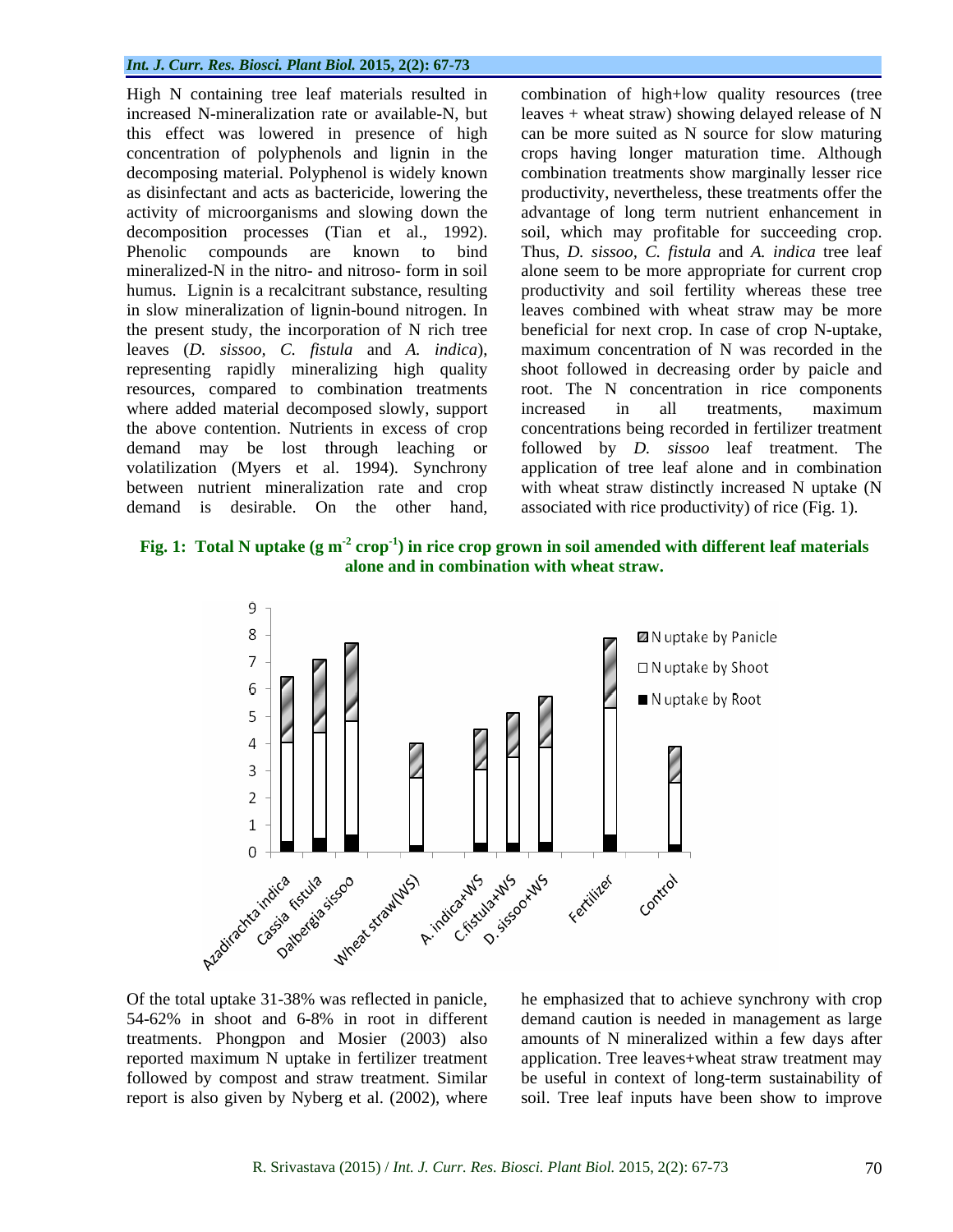combinations on total biological productivity and

In various treatments, ANP and BNP of rice  $m^{-2}$  crop<sup>-1</sup> in control) and 88-226 g  $m^{-2}$  crop<sup>-1</sup> (cf. treatments).

physico-chemical properties and crop yield (Tian  $-79 \text{ m}^{-2}$  crop<sup>-1</sup> in control) (Table 2). Range of grain et al., 1992). But there is scarcity of information yield in different treatments was 134-238 g m<sup>-2</sup> on effect of tree leaf alone and in various  $\text{ crop}^{-1}$  (cf. 104 m<sup>-2</sup> crop<sup>-1</sup> in control). Among all soil fertility in tropical dryland agroecosystem. application of *D. sissoo, C. fistula* and *A. indica* Comparable enhancement in crop productivity (3 tree leaf alone showed substantially higher times cf. control) and grain yield (2 times cf. productivity than others. On an average, TNP in control) was observed by Kamara et al. (2002) by high quality, N rich tree leaf treatment exceeded using high N containing, fast decomposing over control 111% whereas combination with *Leucaena leucocephala* and *Gliricidia sepium* as wheat straw treatment showed only 36% increase. high quality resources. There was slightly increase in BNP/ANP ratio in ranged between 490-1114 g m<sup>-2</sup> crop<sup>-1</sup> (cf. 422 g treatments, 0.21 in fertilizer and 0.22 in control  $e^{-2}$  crop<sup>-1</sup> (cf. 422 g treatments, 0.21 in fertilizer and 0.22 in control  $\epsilon^2$  aron  $(\epsilon f$  tractmants)  $\text{crop}^{-1}$  (cf. treatments).  $\frac{-1}{\sqrt{5}}$   $\frac{1}{\sqrt{5}}$   $\frac{1}{\sqrt{5}}$   $\frac{1}{\sqrt{5}}$   $\frac{1}{\sqrt{5}}$   $\frac{1}{\sqrt{5}}$   $\frac{1}{\sqrt{5}}$   $\frac{1}{\sqrt{5}}$   $\frac{1}{\sqrt{5}}$   $\frac{1}{\sqrt{5}}$   $\frac{1}{\sqrt{5}}$   $\frac{1}{\sqrt{5}}$   $\frac{1}{\sqrt{5}}$   $\frac{1}{\sqrt{5}}$   $\frac{1}{\sqrt{5}}$   $\frac{1}{\sqrt{5}}$   $\frac{1}{\sqrt{5}}$  The Tau of Table 2). Range of grain<br>
ion yield in different treatments was 134-238 g m<sup>-2</sup><br>
ous crop<sup>-1</sup> (cf. 104 m<sup>-2</sup> crop<sup>-1</sup> in control). Among all<br>
and treatments, after chemical fertilizer treatment,<br>
em. applicatio -2 in control). Among all treatments, after chemical fertilizer treatment, tree leaf with wheat straw treatment (mean 0.22 in single tree leaf treatments; mean 0.25 in combined treatments).

**Table 2. Effect of soil incorporation of different leaf materials alone and in combination with wheat straw, sequenced as in Table 1;** on aboveground net productivity (ANP), belowground net productivity (BNP) and

| grain yield of crop (g m <sup>-2</sup> crop <sup>-1</sup> ); LSD is shown at $p < 0.05$ . |  |      |            |                    |
|-------------------------------------------------------------------------------------------|--|------|------------|--------------------|
| <b>Species</b>                                                                            |  | ANP  | <b>BNP</b> | <b>Grain yield</b> |
| Azadirachta indica                                                                        |  | 810  | 155        | 179                |
| Cassia fistula                                                                            |  | 906  | 176        | 203                |
| Dalbergia sissoo                                                                          |  | 1073 | 226        | 229                |
| Wheat straw(WS)                                                                           |  | 490  | 88         | 134                |
| $A. indica + WS$                                                                          |  | 597  | 118        | 152                |
| $\mathcal{C}.$ fistula + WS                                                               |  | 666  | 131        | 157                |
| D. $sissoo + WS$                                                                          |  | 732  | 143        | 168                |
| Fertilizer                                                                                |  | 1114 | 109        | 238                |
| Control                                                                                   |  | 422  | 79         | 104                |
| LSD                                                                                       |  | 60   | 17         | 17                 |

**Table 3. Correlation coefficients showing relationships between rice productivity and chemical quality of tree leaves incorporated in soil.**

|                                                                                    | <b>Rice productivity</b> |                      |                        |                       |
|------------------------------------------------------------------------------------|--------------------------|----------------------|------------------------|-----------------------|
| $\angle$ eaf quality                                                               | <b>ANP</b>               | <b>BNP</b>           | <b>TNP</b>             | <b>Grain yield</b>    |
| C/N                                                                                | $\sim$ $\pi$             | $-0.74$ <sup>*</sup> | $0.70^{**}$<br>$-0.78$ | $-0.75^*$             |
| LIG/N                                                                              | 0.81                     | $-0.78$ <sup>*</sup> | $-0.83$                | $-0.78$ <sup>**</sup> |
| PPL/N                                                                              | 0.52                     | ____<br>$-0.49$      | $-0.53$ <sup>*</sup>   | $-0.50**$             |
| $LIG + PPL/N$                                                                      | 0.84                     | $-0.81$              | $-0.86$                | $-0.81$ <sup>*</sup>  |
| Units: Rice productivity components $g m2 crop-1$ ; Significant at the 0.01 level. |                          |                      |                        |                       |

In tree leaf with wheat straw treatment there was assess the indicator value of chemical composition slightly increase in BNP/ANP ratio noted. Increase of added material in affecting crop growth and in BNP compared to ANP is another important aspect in the functioning of agroecosystems because used to assess the decomposition and nutrient most of the ANP is harvested but bulk of BNP release potential of organic input in agroecosystems. remains within the soil. Under rotation cropping But now it has been shown that N release is strongly subsequent crop gains due to prolonged nutrient related to lignin and polyphenol content (Palm, release from the decomposing dead root mass of 1995). Lignin reduces the rate of N mineralization preceding crop (Singh and Shekhar, 1989). Variation in N availability and crop productivity in lignoprotein complexes (Frankenberger and amended soil might due to variation in chemical Abdelmagid, 1985), but how polyphenol inhibit

composition of added leaves. There is a need to decomposition is not clear (Oglesby and Fownes, yield. N concentration and C/N ratio have long been from decomposing plant materials by forming lignoprotein complexes (Frankenberger and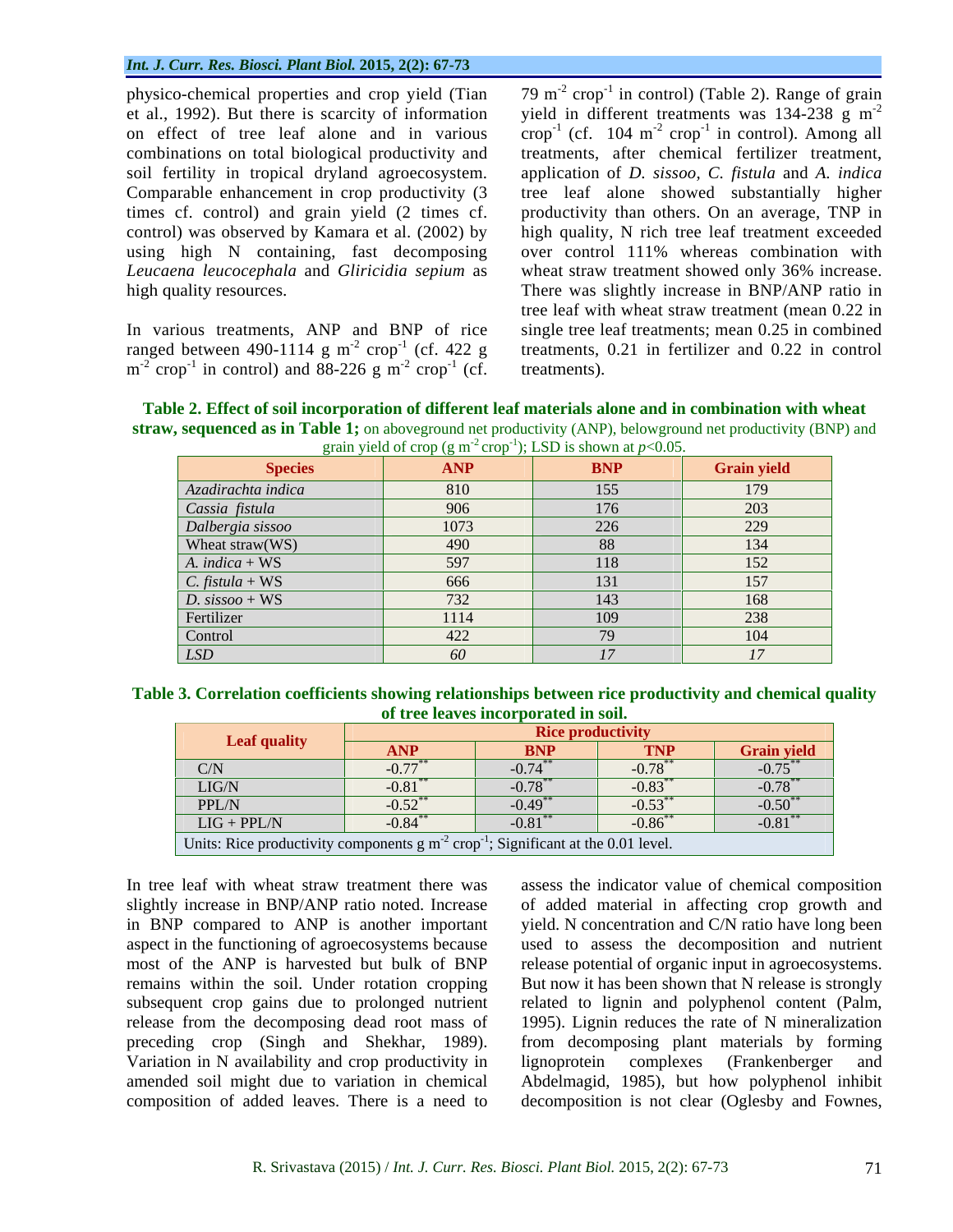1992). Soluble phenols may precipitate proteins, Dinesh, R., Suryanarayana, M.A., Nair, A. K., thereby inhibiting microbial/enzyme activities essential for N mineralization. In this study lower effects on nitrogen mineralization rates and availability of N to rice crop in tree leaf+wheat straw (high quality+low quality) treatment may be Effland, M.J., 1977. Modified procedure to due to higher lignin and polyphenol contents. However, amongst various parameters, pulp. Technical Assoc. Pulp Indust. (TAPPI) 60, lignin+polyphenol/N account for maximum variation in available N and crop productivity. Frankenberger, W.T., Abdelmagid, H.M., 1985. Handeyanto et al. (1994) and Dinesh et al. (2001) also found LIG+PPL/N to be a better index for rates of leguminous crops incorporated into soil. predicting N mineralization in soils than lignin/N and polyphenol/N ratio. Strong correlation in this Ghoshal, N., Singh, K.P., 1995. Effect of farmyard study between LIG+PPL/N ratio to crop manure and chemical fertilizer on total net productivity (including grain yield) reflect the regulatory effect of leaf constituent interactions on dryland rice-lentil agroecosystem. Trop. Agric. nutrient availability and crop growth.  $72, 225-230$ .

It is evident that incorporation of leaves of N-fixing Kamara, A. Y., Akobundu, I.O., Sanginga, N., Jutzi, multipurpose trees (e.g. *D. sissoo* and *C fistula*) will significantly improve the biological basis of soil multipurpose trees (MPTs) on growth, nitrogen fertility and rice productivity in a short term in multrition and yield of maize (Zea mays L.). J. tropical dryland conditions. For assessing the effect of tree leaves on soil quality and rice productivity, Mayer, R.J.K., Palm, C. A., Cuevas, E., Gunatilleke, LIG+PPL/N ratio can be used as an index for I.U.N., Brossard, M., 1994. The synchronization screening of large number of multipurpose tree species and other materials used as soil amendment. demand. In: The Biological Management of Thus, it is recommended that for soil fertility Tropical Soil Fertility (Eds.: Woomer, P.L., amelioration geared to sustainable high rice Swift, M.J.). Wiley, Sussex pp. 1-116. productivity in tropical dryland agroecosystem, with McBrayer, Jr. J.F., Cromack, K., 1980. Effect of least dependence upon chemical fertilizer input, the ecological soil fertility manipulation by application of high quality tree leaves holds great potential.

We thank the Head and the Programme Co ordinator, Centre of Advanced Study in the Department of Botany for providing laboratory and Oglesby, K.A., Fownes, J.H., 1992. Effects of library facilities. The composition of the composition of the introgene introgene in the composition of the introgene introgene in the composition of the introgene introgene in the composition of the introgene introgene in

- Anderson, J.M., Ingram, J.S.I., 1993. Tropical Soil Palm, C.A., 1995. Contribution of agroforestry trees CAB International, Wallingford, UK.
- Aulakh, M.S., Khera, T.S., Doran, J.W., Bronson, Palm, C.A., Sanchez, P.A., 1991. Nitrogen release rotation. Soil Sci. Soc. Amer. J. 65, 820-827.
- Chaudhuri, S.G., 2001. Leguminous cover crop kinetics in soil. J. Agron. Crop Sci. 187, 161-166.
- determine acid insoluble lignin in wood and 143-144.
- Kinetic parameters of nitrogen mineralization Plant Soil 87, 257-271.
- production, yield and root necromass in a 72, 225-230.
- **Conclusion** Prentice-Hall, Inc. Englewood, Cliffs, New Jackson, M.L., 1973. Soil chemical Analysis. Jersey, 485 p.
	- S.C., 2000. Effect of mulch from selected nutrition and yield of maize (*Zea mays* L.). J. Agron. Crop Sci. 184, 73-80.
	- of nutrient mineralization and plant nutrient Tropical Soil Fertility (Eds.: Woomer, P.L., Swift, M..J.). Wiley, Sussex. pp. 1-116.
	- snow-pack on oak-litter breakdown and nutrient release in a Minnesota forest. Pedobiol. 20, 47- 54.
- **Acknowledgement** 2002. Short-term patterns of carbon and Nyberg, G., Ekblad, A., Buresh, R., Högberg, P., nitrogen mineralization in a fallow field amended with green manures from agroforestry trees. Biol. Fertil. Soils 36, 18-25.
- **References** tropical leguminous trees. Plant Soils 14, 127 chemical composition on nitrogen mineralization from green manures of seven 132.
	- Biology and Fertility: A Handbook of Methods. to nutrient requirements of intercropped plants. Agroforest. Syst. 30, 105-124.
	- K.F., 2001. Managing crop residue with green from the leaves of some tropical legumes as manure, urea, and tillage in a rice-wheat affected by their lignin and polyphenol contents. Soil Biol. Biochem. 23, 83-88.